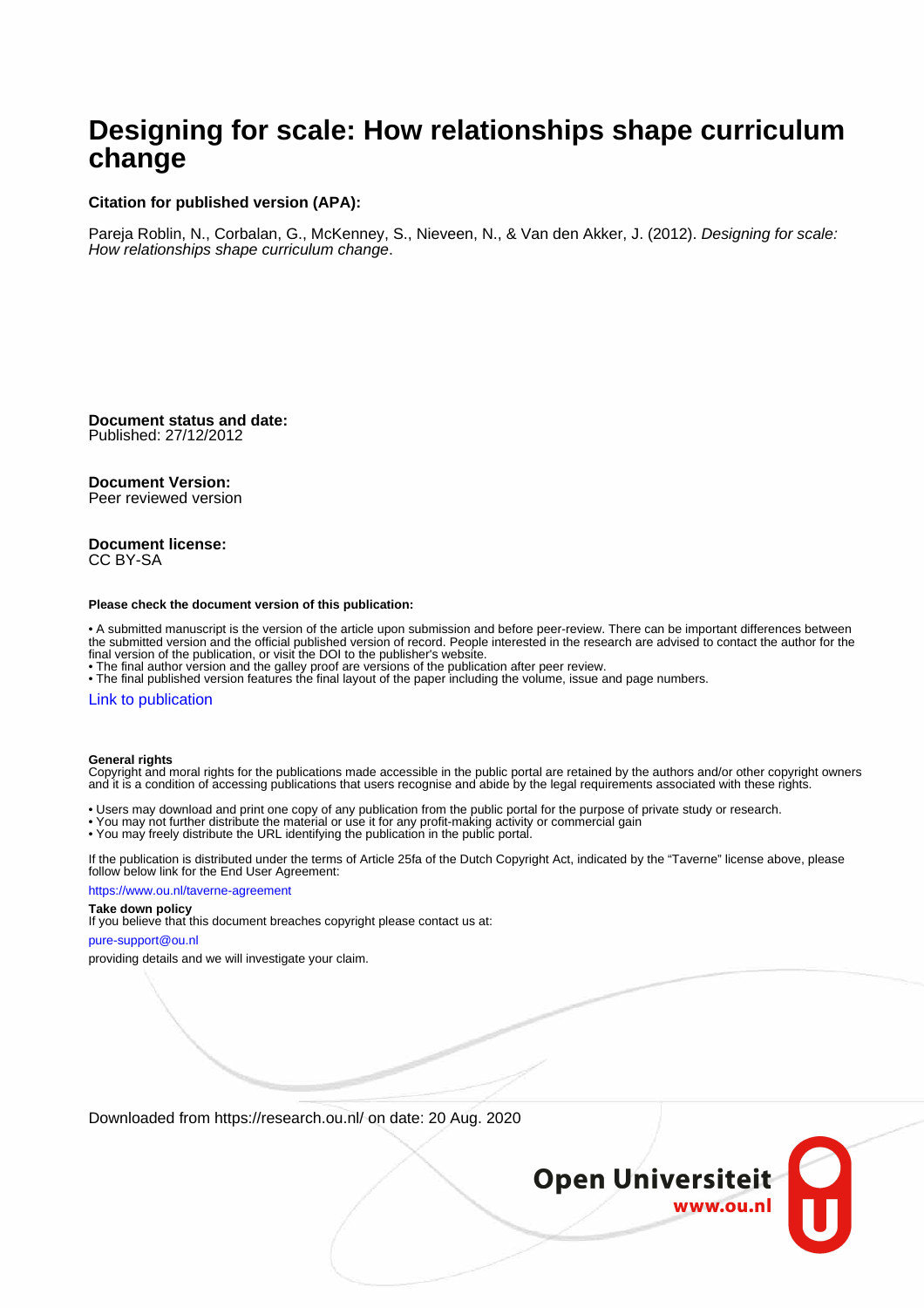

# Designing for Scale: How relationships shape curriculum change

Natalie Pareja Roblin<sup>1, 2</sup> Gemma Corbalan Perez3 Susan McKenney<sup>2, 4</sup> Nienke Nieveen3 Jan van den Akker3

#### *AERA April 13-17, 2012, Vancouver*

<sup>1</sup> Ghent University, Belgium 2 University of Twente, the Netherlands 3 Netherlands Institute of Curriculum Development 4 Open University of the Netherlands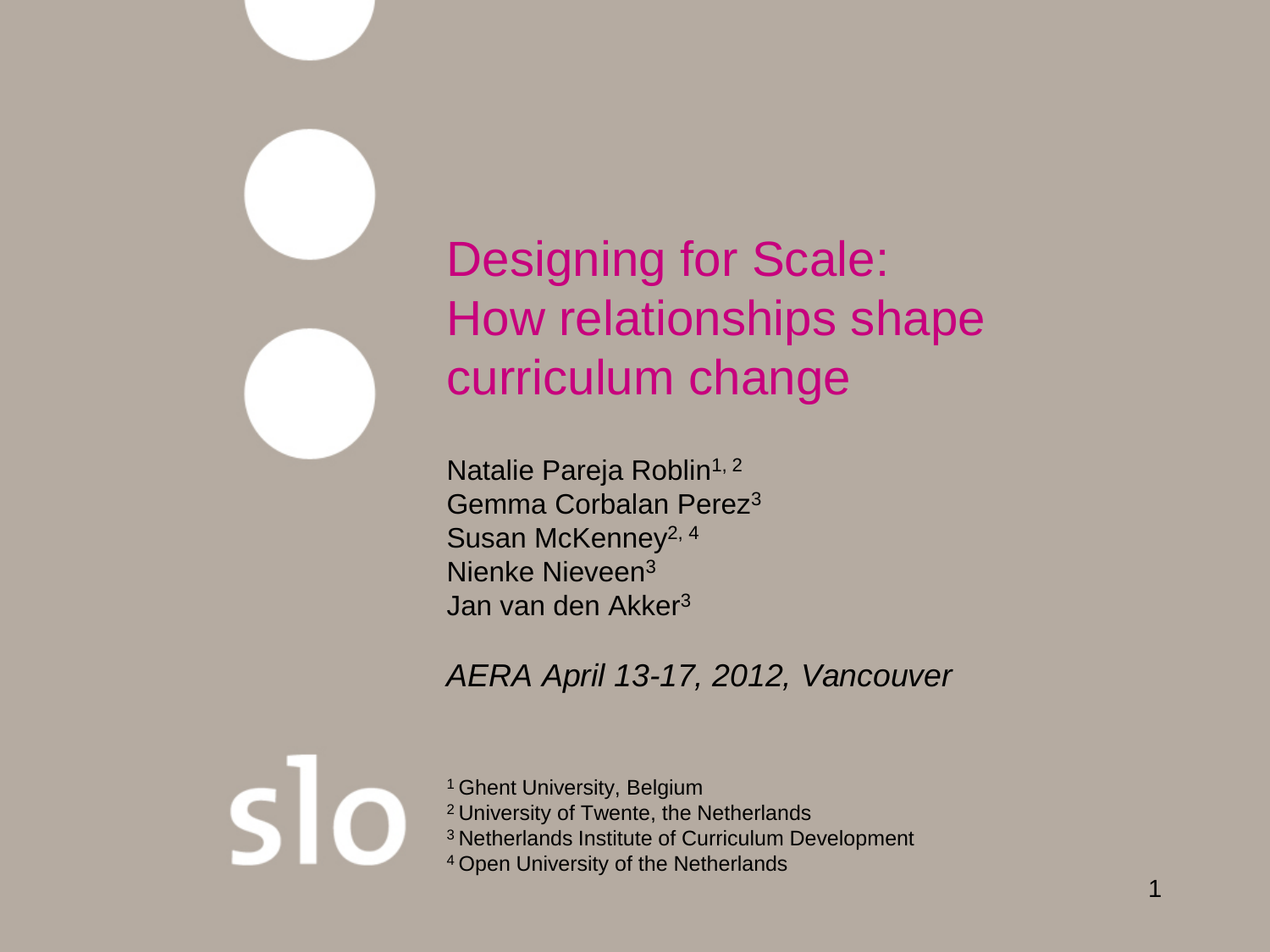Purpose: Informing large-scale *design*

- Currently:
	- Large-scale curriculum reform in resurgence
	- Scholarship exists on scale innovation/change, especially on implementation
	- Scholarship exists on curriculum design, especially at micro level
	- Research and literature lacking to guide the *design* of largescale curriculum reform
- Ultimate aim:
	- Inform the *design* of large-scale curriculum reform through
	- Development of a framework for understanding large-scale design
	- Start by understanding relationships among key players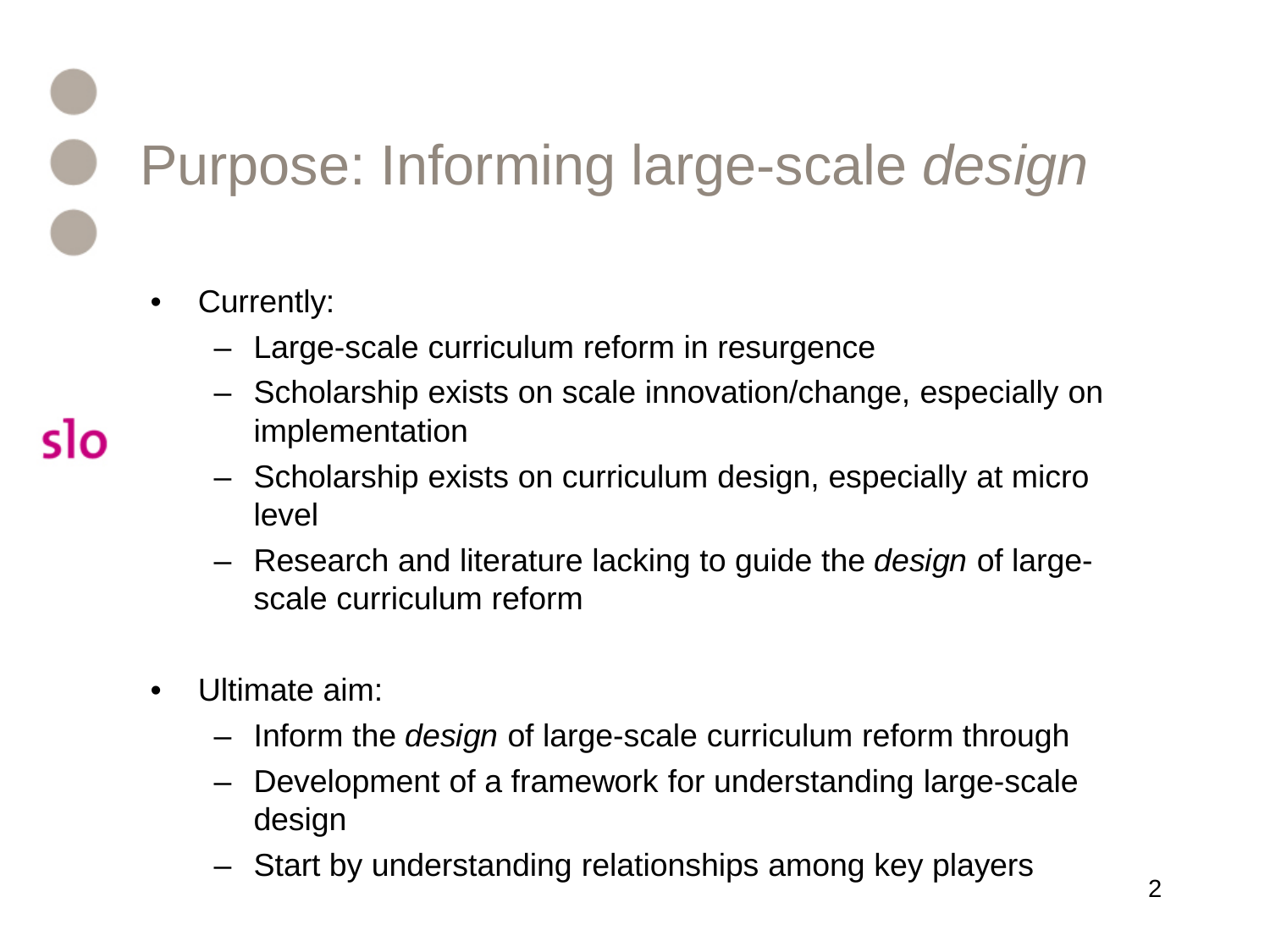Theoretical foundations: Coordination and cooperation among system actors is crucial

slo



3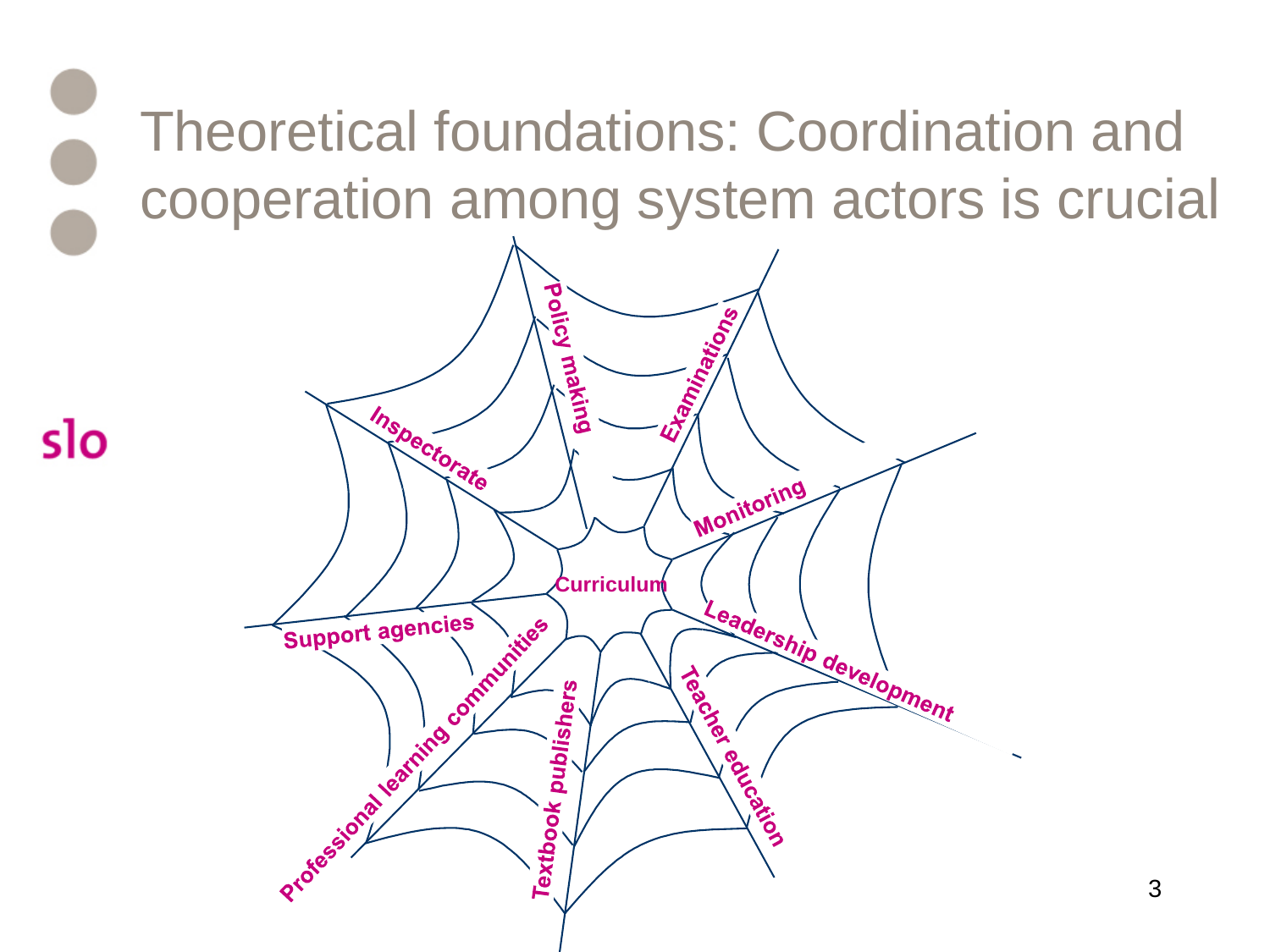### Probing relationships between actors: Research approach

- Retrospective analysis of 8 prominent curriculum innovations
- Three types identified:

sιი

- National reform (top-down approaches to change, macro)
- Research and development projects (intermediaries' approaches to change, meso)
- School-based responsese to national reform (bottom-up approaches to change, micro)
- Research questions:
	- Which relationships were particularly salient and why?
	- How were these relationships initiated and sustained?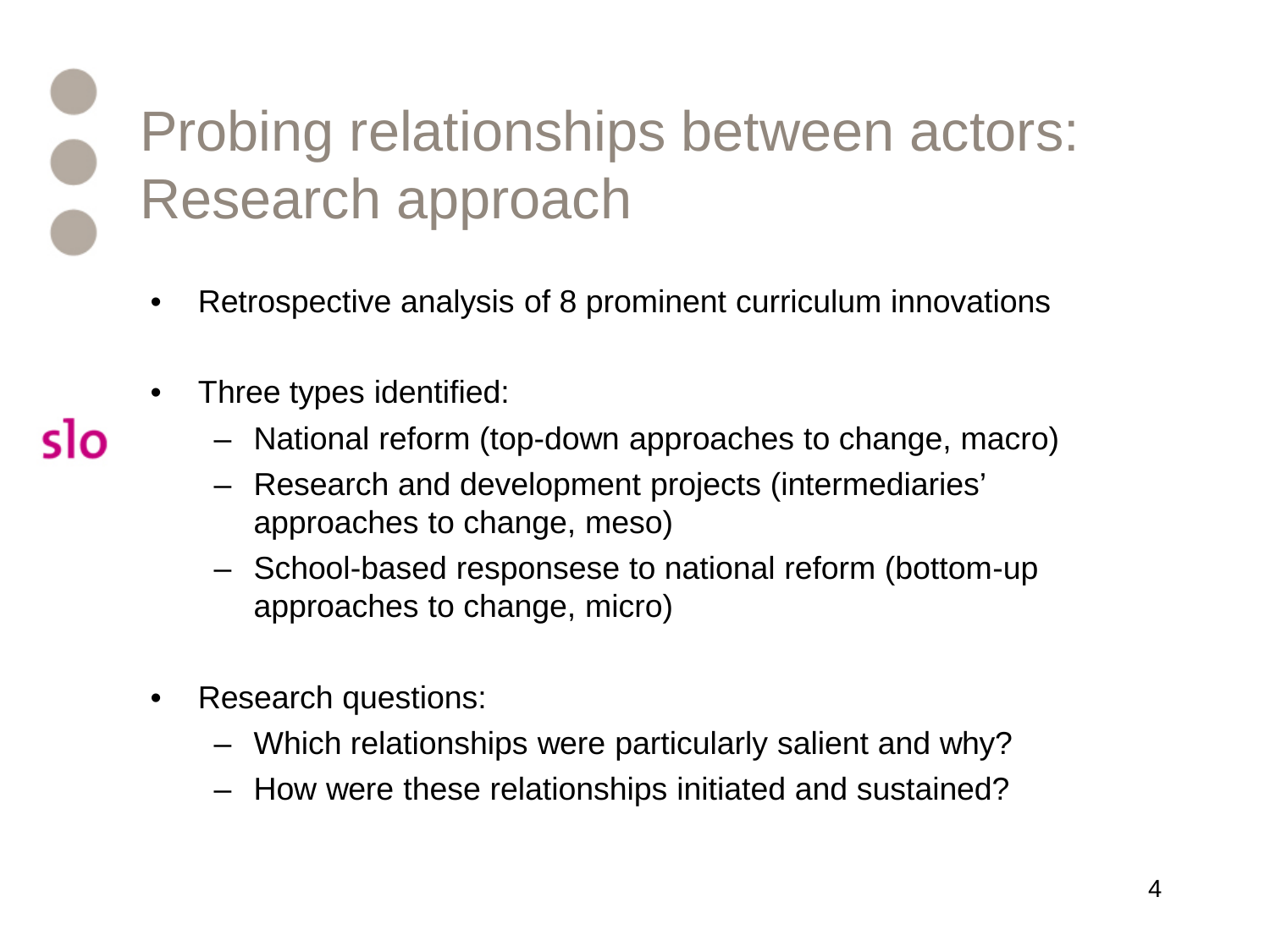# Cases studied

| <b>Project Name</b>         | Country         | <b>Type of initiative</b> | <b>Educational Level</b> | <b>Subject Area</b> |
|-----------------------------|-----------------|---------------------------|--------------------------|---------------------|
| <b>River City</b>           | <b>USA</b>      | R&D project               | Secondary education      | Science             |
| <b>SimCalc</b>              | <b>USA</b>      | R&D project               | Secondary education      | <b>Mathematics</b>  |
| <b>Twenty First Century</b> | United Kingdom  | National reform           | Secondary education      | Science             |
| <b>Science</b>              |                 |                           |                          |                     |
| Assessment is for           | Scotland        | National reform           | Primary and secondary    | Cross curricular    |
| Learning                    |                 |                           | education                |                     |
| Nature, Life and            | The Netherlands | School-based              | Secondary Education      | Science             |
| <b>Science</b>              |                 | responses to national     |                          |                     |
|                             |                 | reform                    |                          |                     |
| <b>Gifted Students</b>      | The Netherlands | School-based              | <b>Primary Education</b> | Cross curricular    |
|                             |                 | responses to national     |                          |                     |
|                             |                 | reform                    |                          |                     |
| Mother tongue and           | The Netherlands | School-based              | Primary and secondary    | Mother tongue and   |
| Math                        |                 | responses to national     | education                | <b>Mathematics</b>  |
|                             |                 | reform                    |                          |                     |
| Subject renewal in          | The Netherlands | School-based              | Secondary Education      | Science and         |
| science and math            |                 | responses to national     |                          | <b>Mathematics</b>  |
|                             |                 | reform                    |                          |                     |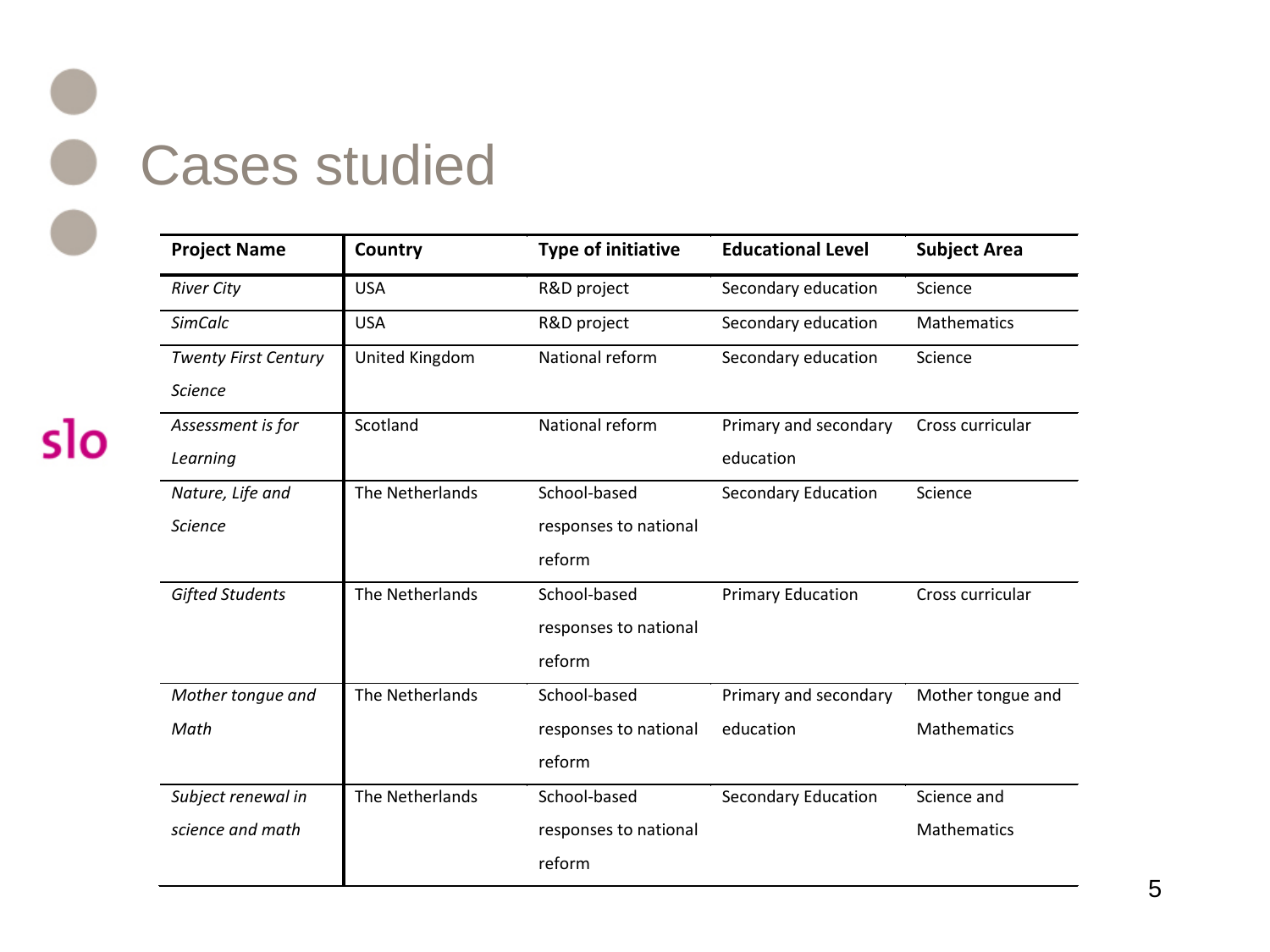Data sources & analysis

• Document analysis

- Scientific reports (e.g. journal articles)
- Evaluation reports
- Related media (websites, materials, etc.)
- Semi-structured interviews (+/- 75 min)
	- Identification of most salient relationships (RQ1)
	- Strategies and/or activities to intiate and sustain those relationships (RQ2)
- Themes in data:
	- Summarized according to interview question
	- Emerged across cases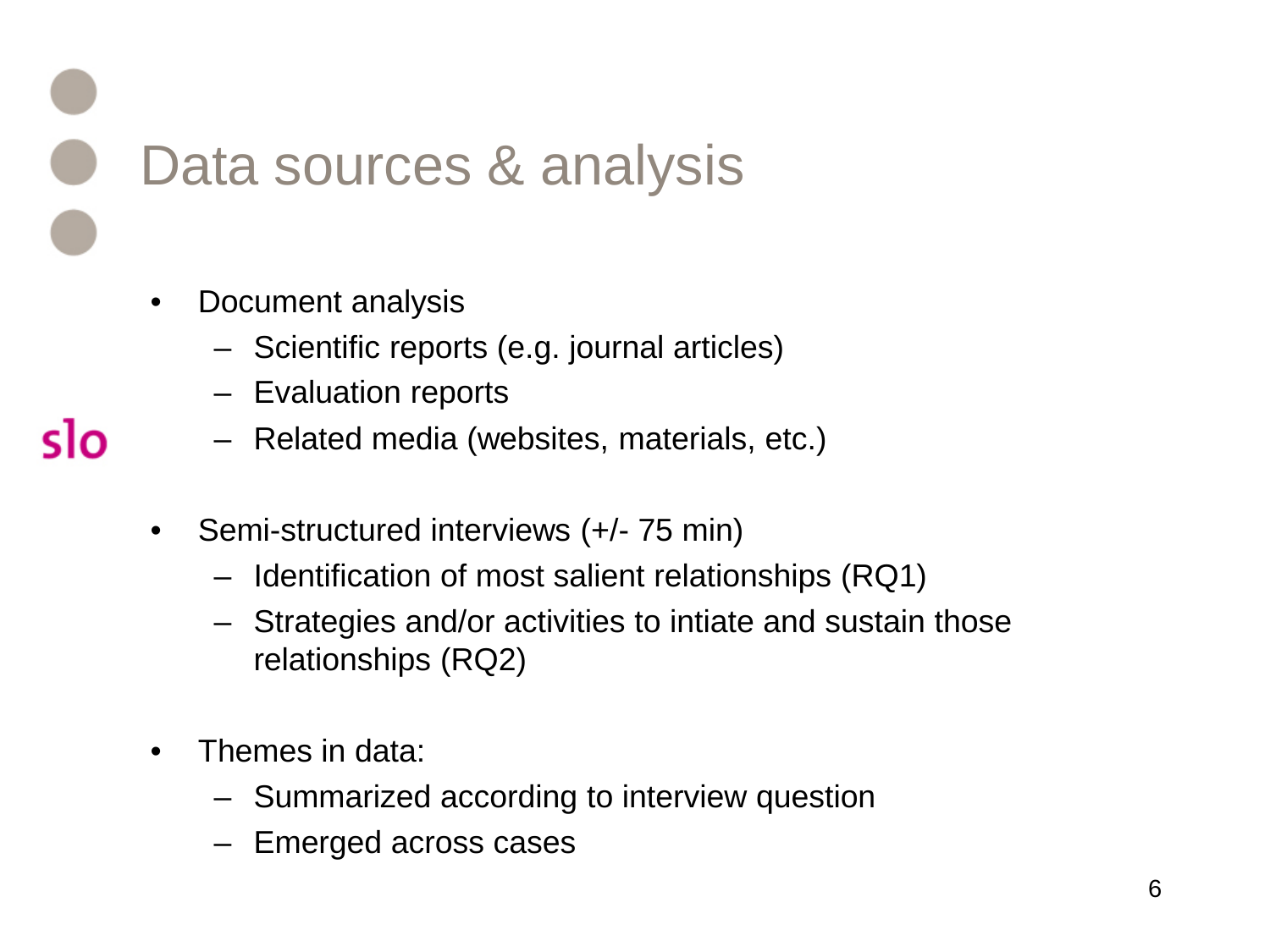Findings: Salient relationships (RQ1)

- Proactively establishing strategic partnerships with local/national organizations
	- Enable spread
	- Give local presence and legitimacy
		- Demonstrate shared committment to change
- Identifying individuals within partner organizations who act as:
	- linking pins
	- program champions
- Teacher involvement in innovation design
	- Proactively (e.g. co-design)
	- Reactively (e.g. feedback during pilot)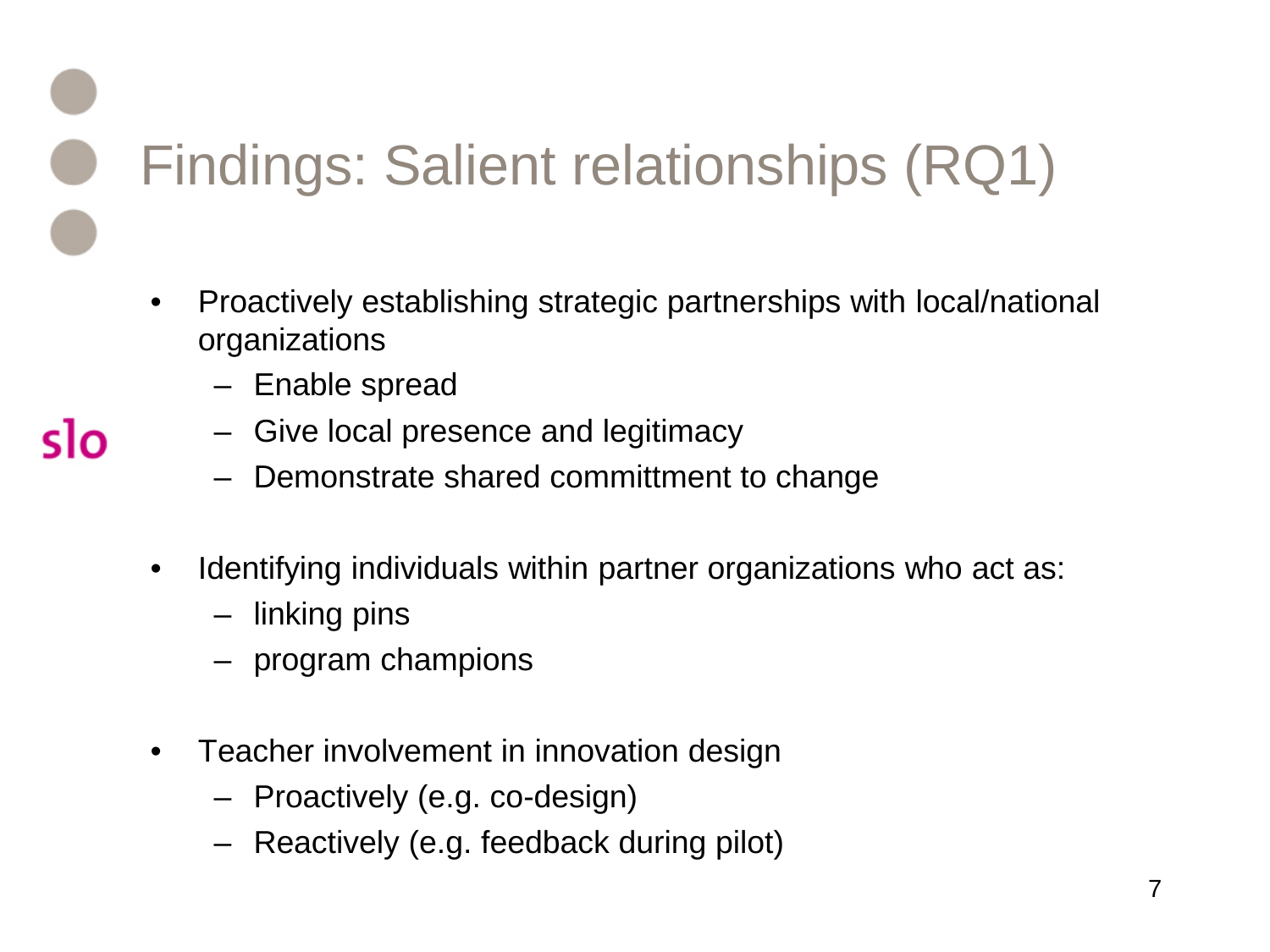Findings: Strategies for initiating and sustaining relationships (RQ2)

- Visible presence
	- Being active and visible nurtures and strengthens relationships even when no clear need or plan for cooperation has been identified
- Alignment of project goals with stakeholder goals
	- Some win-win situations naturally exist, others were created
- Trust and sustained communication
	- Working through conflict, sensitive to the (intra)personal nature of coooperative professional relationships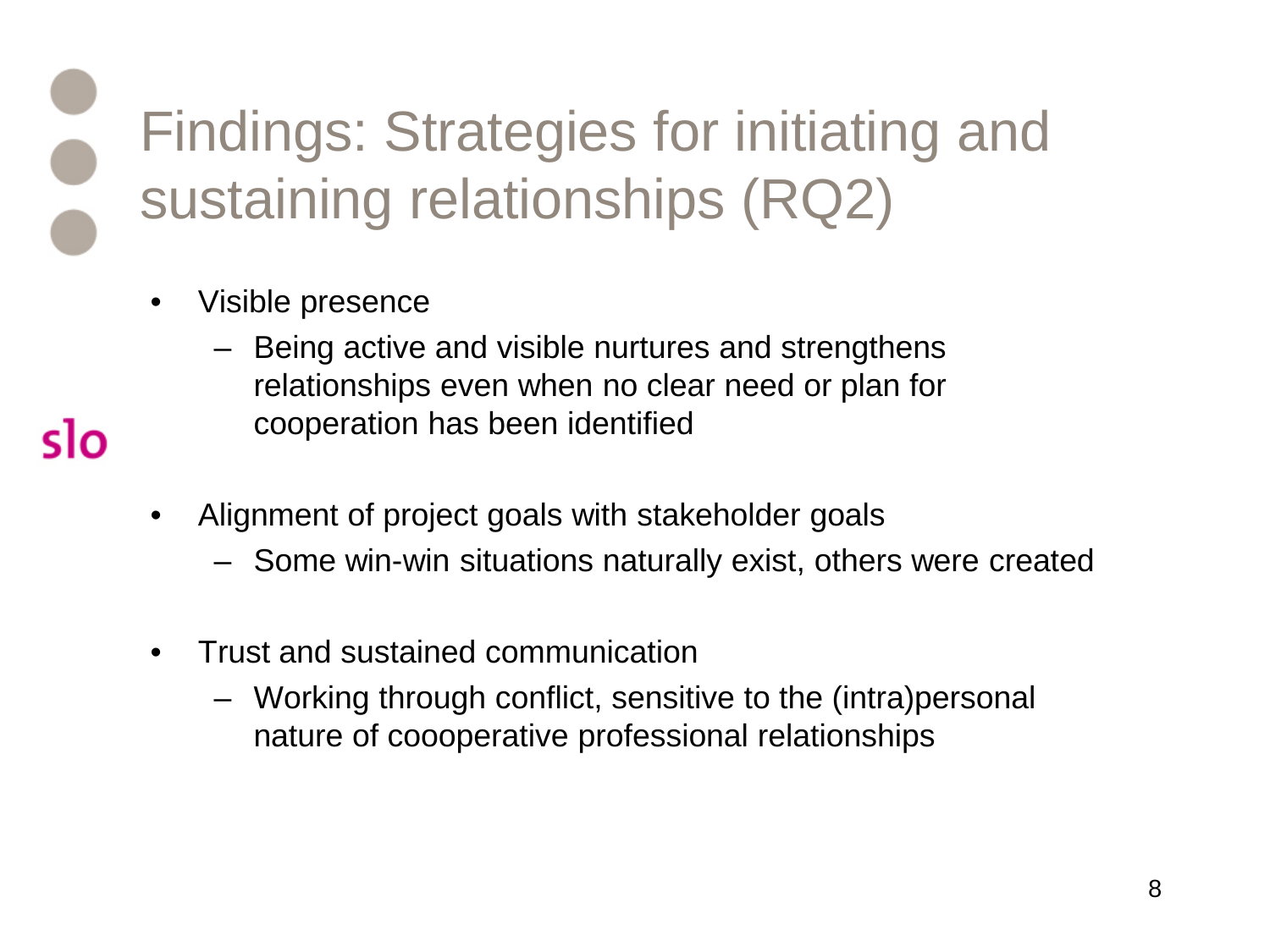Conclusions & discussion

- **Conclusions** 
	- Attending to relationships is both crucial and complex
	- Personal/political approaches needed, not just functional/task-related ones
	- Themes in the findings identify specific areas for attention
- **Discussion**

- Failure to attend to these issues are known to contribute to failure in implementation; it would seem this may also be true in design.
- Can we educate large-scale designers? How?
- Moving forward
	- Toward developing a framework for understanding largescale design, what other elements warrant attention?